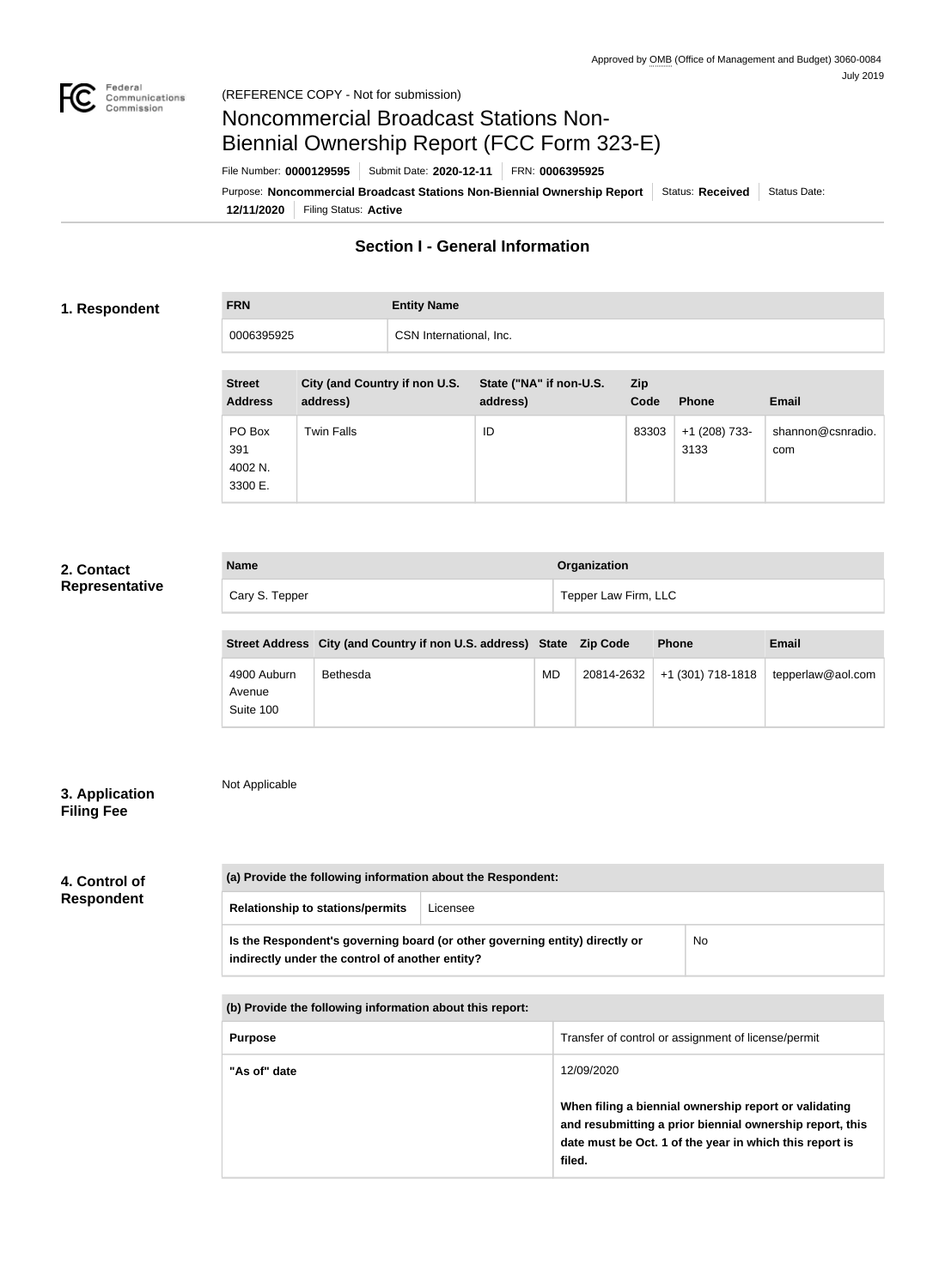**5. Licensee(s) /Permittees(s) and Station(s) /Permit(s)**

**Respondent is filing this report to cover the following Licensee(s)/Permittee(s) and station(s)/permit(s):**

| Licensee/Permittee Name                        | <b>FRN</b>  |              |              |                |
|------------------------------------------------|-------------|--------------|--------------|----------------|
| CSN International, Inc.                        | 0006395925  |              |              |                |
| Fac. ID No.<br><b>Call Sign</b><br><b>City</b> |             |              | <b>State</b> | <b>Service</b> |
| 171016                                         | <b>KGDL</b> | <b>TRENT</b> | ТX           | <b>FM</b>      |

#### **Section II – Non-Biennial Ownership Information**

#### **1. 47 C.F.R. Section 73.3613 Documents**

Licensee/Permittee Respondents should list all contracts and other instruments set forth in 47 C.F.R. Section 73.3613(a) through (c) for the facility or facilities listed on this report. If the agreement is a network affiliation agreement, check the appropriate box. Otherwise, select "Other." Non-Licensee/Permittee Respondents should select "Not Applicable" in response to this question.

| Document Information                            |                                                              |  |  |  |
|-------------------------------------------------|--------------------------------------------------------------|--|--|--|
| Description of contract or instrument           | Certificate of Incorporation                                 |  |  |  |
| Parties to contract or instrument               | State of Idaho                                               |  |  |  |
| Date of execution                               | 03/1999                                                      |  |  |  |
| Date of expiration                              | No expiration date                                           |  |  |  |
| <b>Agreement type</b><br>(check all that apply) | Other<br><b>Agreement Type: Corporate formation document</b> |  |  |  |

| <b>Document Information</b>                     |                                                       |  |  |
|-------------------------------------------------|-------------------------------------------------------|--|--|
| Description of contract or instrument           | Articles of Amendment                                 |  |  |
| <b>Parties to contract or instrument</b>        | State of Idaho                                        |  |  |
| Date of execution                               | 01/2019                                               |  |  |
| Date of expiration                              | No expiration date                                    |  |  |
| <b>Agreement type</b><br>(check all that apply) | Other<br>Agreement Type: Corporate name change filing |  |  |

#### **Document Information**

| Description of contract or instrument           | Articles of Amendment                                                     |
|-------------------------------------------------|---------------------------------------------------------------------------|
| Parties to contract or instrument               | State of Idaho                                                            |
| Date of execution                               | 10/2019                                                                   |
| Date of expiration                              | No expiration date                                                        |
| <b>Agreement type</b><br>(check all that apply) | Other<br>Agreement Type: Updating the names of the corporate<br>directors |

#### **2. Ownership Interests**

**(a)** Ownership Interests. This Question requires Respondents to enter detailed information about ownership interests by generating a series of subforms. Answer each question on each subform. The first subform listing should be for the Respondent itself. If the Respondent is not a natural person, also list each of the officers, members of the governing board (or other governing entity), stockholders, and any other persons or entities with a direct attributable interest in the Respondent pursuant to the standards set forth in 47 C.F.R. Section 73.3555. (A "direct" interest is one that is not held through any intervening companies or entities.) List each interest holder with a direct attributable interest in the Respondent separately.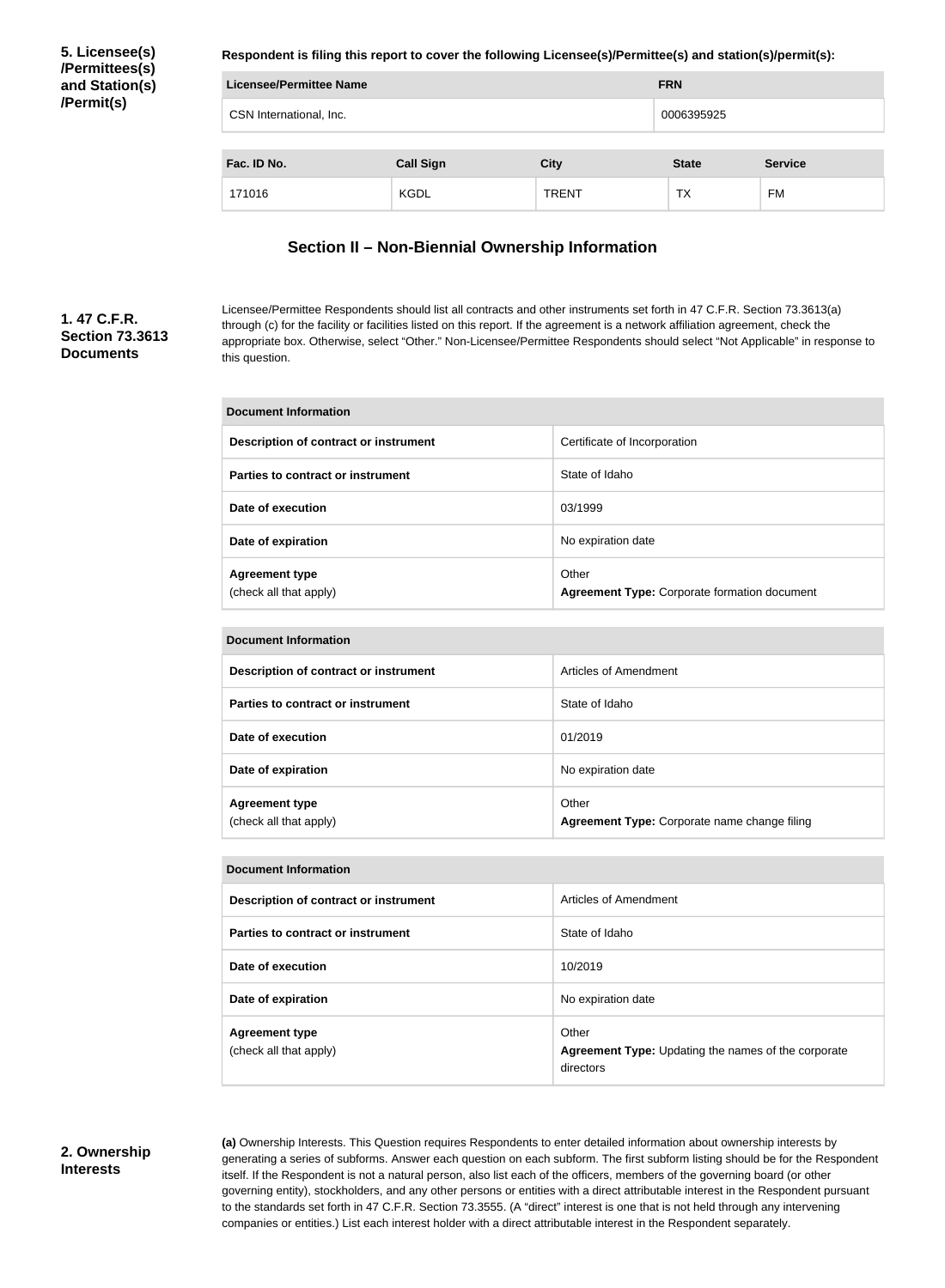Leave the percentage of total assets (Equity Debt Plus) field blank for an interest holder unless that interest holder has an attributable interest in the Respondent solely on the basis of the Commission's Equity Debt Plus attribution standard, 47 C.F.R. Section 73.3555, Note 2(i).

In the case of vertical or indirect ownership structures, list only those interests in the Respondent that also represent an attributable interest in the Licensee(s) or Permittee(s) for which the report is being submitted.

Entities that are part of an organizational structure that includes holding companies or other forms of indirect ownership must file separate ownership reports. In such a structure do not report, or file a separate report for, any interest holder that does not have an attributable interest in the Licensee(s) or Permittee(s) for which the report is being submitted.

Please see the Instructions for further detail concerning interests that must be reported in response to this question.

The Respondent must provide an FCC Registration Number for each interest holder reported in response to this question. Please see the Instructions for detailed information and guidance concerning this requirement.

| <b>Ownership Information</b>                                                                |                                           |                      |  |  |
|---------------------------------------------------------------------------------------------|-------------------------------------------|----------------------|--|--|
| <b>FRN</b>                                                                                  | 0006395925                                |                      |  |  |
| <b>Entity Name</b>                                                                          | CSN International, Inc.                   |                      |  |  |
| <b>Address</b>                                                                              | PO Box                                    | 391                  |  |  |
|                                                                                             | <b>Street 1</b>                           | 4002 N. 3300 E.      |  |  |
|                                                                                             | <b>Street 2</b>                           |                      |  |  |
|                                                                                             | <b>City</b>                               | <b>Twin Falls</b>    |  |  |
|                                                                                             | State ("NA" if non-U.S.<br>address)       | ID                   |  |  |
|                                                                                             | <b>Zip/Postal Code</b>                    | 83303                |  |  |
|                                                                                             | Country (if non-U.S.<br>address)          | <b>United States</b> |  |  |
| <b>Listing Type</b>                                                                         | Respondent                                |                      |  |  |
| <b>Positional Interests</b><br>(check all that apply)                                       | Respondent                                |                      |  |  |
| <b>Interest Percentages</b>                                                                 | Voting                                    | 0.0%                 |  |  |
| (enter percentage values<br>from 0.0 to 100.0)                                              | <b>Total assets (Equity Debt</b><br>Plus) | 0.0%                 |  |  |
| Does interest holder have an attributable interest in one or more broadcast stations<br>Yes |                                           |                      |  |  |
| that do not appear on this report?                                                          |                                           |                      |  |  |

**Ownership Information**

| <b>FRN</b>     | 9990137041                          |                   |  |  |
|----------------|-------------------------------------|-------------------|--|--|
| <b>Name</b>    | <b>Ariel Kestler</b>                |                   |  |  |
| <b>Address</b> | PO Box                              | 1183              |  |  |
|                | Street 1                            |                   |  |  |
|                | <b>Street 2</b>                     |                   |  |  |
|                | <b>City</b>                         | <b>Twin Falls</b> |  |  |
|                | State ("NA" if non-U.S.<br>address) | ID                |  |  |
|                | <b>Zip/Postal Code</b>              | 83301             |  |  |
|                |                                     |                   |  |  |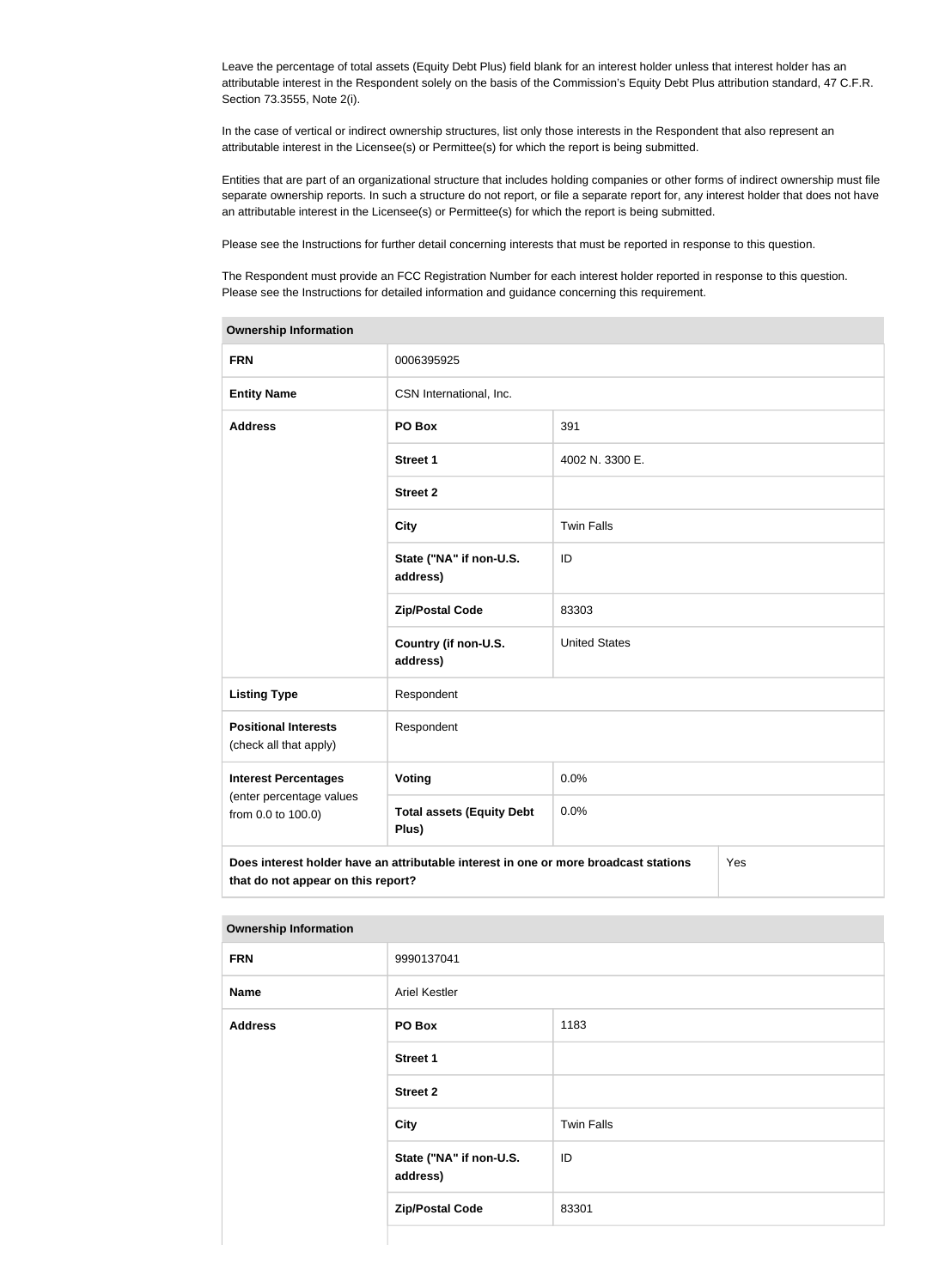|                                                                                                                                   | Country (if non-U.S.<br>address)                      | <b>United States</b> |  |  |
|-----------------------------------------------------------------------------------------------------------------------------------|-------------------------------------------------------|----------------------|--|--|
| <b>Listing Type</b>                                                                                                               | Other Interest Holder                                 |                      |  |  |
| <b>Positional Interests</b><br>(check all that apply)                                                                             | Member of Governing Board (or other governing entity) |                      |  |  |
| <b>Principal Profession or</b><br><b>Occupation</b>                                                                               | <b>None</b>                                           |                      |  |  |
| By Whom Appointed or<br><b>Elected</b>                                                                                            | <b>Board of Directors</b>                             |                      |  |  |
| <b>Interest Percentages</b>                                                                                                       | <b>Voting</b>                                         | 12.0%                |  |  |
| (enter percentage values<br>from 0.0 to 100.0)                                                                                    | <b>Total assets (Equity Debt</b><br>Plus)             | 0.0%                 |  |  |
| Does interest holder have an attributable interest in one or more broadcast stations<br>Yes<br>that do not appear on this report? |                                                       |                      |  |  |

| <b>Ownership Information</b>                                                                                                      |                                                                |                      |  |
|-----------------------------------------------------------------------------------------------------------------------------------|----------------------------------------------------------------|----------------------|--|
| <b>FRN</b>                                                                                                                        | 9990137042                                                     |                      |  |
| <b>Name</b>                                                                                                                       | <b>Michael Kestler</b>                                         |                      |  |
| <b>Address</b>                                                                                                                    | PO Box                                                         | 1183                 |  |
|                                                                                                                                   | <b>Street 1</b>                                                |                      |  |
|                                                                                                                                   | <b>Street 2</b>                                                |                      |  |
|                                                                                                                                   | <b>City</b>                                                    | <b>Twin Falls</b>    |  |
|                                                                                                                                   | State ("NA" if non-U.S.<br>address)                            | ID                   |  |
|                                                                                                                                   | <b>Zip/Postal Code</b>                                         | 83301                |  |
|                                                                                                                                   | Country (if non-U.S.<br>address)                               | <b>United States</b> |  |
| <b>Listing Type</b>                                                                                                               | Other Interest Holder                                          |                      |  |
| <b>Positional Interests</b><br>(check all that apply)                                                                             | Officer, Member of Governing Board (or other governing entity) |                      |  |
| <b>Principal Profession or</b><br><b>Occupation</b>                                                                               | Pastor                                                         |                      |  |
| By Whom Appointed or<br><b>Elected</b>                                                                                            | <b>Board of Directors</b>                                      |                      |  |
| <b>Interest Percentages</b>                                                                                                       | Voting                                                         | 76.0%                |  |
| (enter percentage values<br>from 0.0 to 100.0)                                                                                    | <b>Total assets (Equity Debt</b><br>Plus)                      | 00.0%                |  |
| Does interest holder have an attributable interest in one or more broadcast stations<br>Yes<br>that do not appear on this report? |                                                                |                      |  |

| <b>Ownership Information</b> |
|------------------------------|
|                              |

| <b>FRN</b>  | 9990142445       |
|-------------|------------------|
| <b>Name</b> | Shannon Scholten |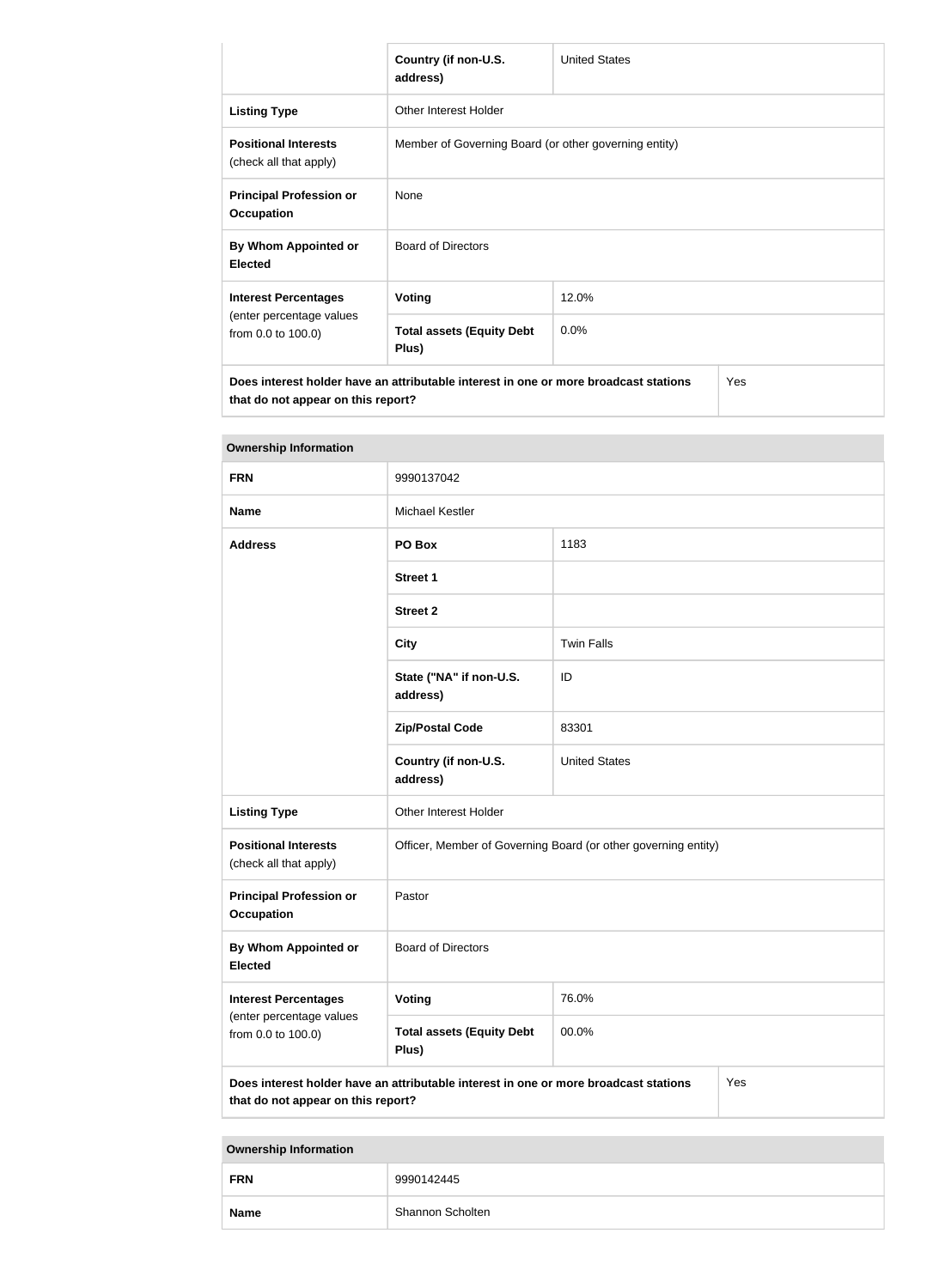| <b>Address</b>                                                                                                                                             | PO Box                                                         | 391                  |  |
|------------------------------------------------------------------------------------------------------------------------------------------------------------|----------------------------------------------------------------|----------------------|--|
|                                                                                                                                                            | <b>Street 1</b>                                                | 4002 N. 3300 E.      |  |
|                                                                                                                                                            | <b>Street 2</b>                                                |                      |  |
|                                                                                                                                                            | <b>City</b>                                                    | <b>Twin Falls</b>    |  |
|                                                                                                                                                            | State ("NA" if non-U.S.<br>address)                            | ID                   |  |
|                                                                                                                                                            | <b>Zip/Postal Code</b>                                         | 83301                |  |
|                                                                                                                                                            | Country (if non-U.S.<br>address)                               | <b>United States</b> |  |
| <b>Listing Type</b>                                                                                                                                        | <b>Other Interest Holder</b>                                   |                      |  |
| <b>Positional Interests</b><br>(check all that apply)                                                                                                      | Officer, Member of Governing Board (or other governing entity) |                      |  |
| <b>Principal Profession or</b><br><b>Occupation</b>                                                                                                        | <b>Executive Broadcast Manager</b>                             |                      |  |
| <b>By Whom Appointed or</b><br><b>Elected</b>                                                                                                              | <b>Board of Directors</b>                                      |                      |  |
| <b>Interest Percentages</b><br>(enter percentage values<br>from 0.0 to 100.0)                                                                              | Voting                                                         | 12.0%                |  |
|                                                                                                                                                            | <b>Total assets (Equity Debt</b><br>Plus)                      | 00.0%                |  |
| Does interest holder have an attributable interest in one or more broadcast stations<br>Yes<br>that do not appear on this report?                          |                                                                |                      |  |
|                                                                                                                                                            |                                                                |                      |  |
| (b) Respondent certifies that any interests, including equity, financial, or voting<br>Yes<br>interests, not reported in this filing are non-attributable. |                                                                |                      |  |

If "No," submit as an exhibit an explanation.

| (c) Is Respondent seeking an attribution exemption for any officer or director with<br>duties wholly unrelated to the Licensee(s)?                                                                  | No |
|-----------------------------------------------------------------------------------------------------------------------------------------------------------------------------------------------------|----|
| If "Yes," complete the information in the required fields and submit an Exhibit fully describing<br>that individual's duties and responsibilities, and explaining why that individual should not be |    |
| attributed an interest.                                                                                                                                                                             |    |

#### **Certification**

| <b>Section</b>                  | Question                                                   | <b>Response</b> |
|---------------------------------|------------------------------------------------------------|-----------------|
| <b>Authorized Party to Sign</b> | WILLFUL FALSE STATEMENTS ON<br>THIS FORM ARE PUNISHABLE BY |                 |
|                                 | FINE AND/OR IMPRISONMENT (U.S.                             |                 |
|                                 | CODE, TITLE 18, SECTION 1001), AND                         |                 |
|                                 | OR REVOCATION OF ANY STATION                               |                 |
|                                 | LICENSE -- OR CONSTRUCTION                                 |                 |
|                                 | PERMIT (U.S. CODE, TITLE 47,                               |                 |
|                                 | SECTION 312(a)(1)), AND/OR                                 |                 |
|                                 | FORFEITURE (U.S. CODE, TITLE 47,                           |                 |
|                                 | SECTION 503).                                              |                 |
|                                 |                                                            |                 |